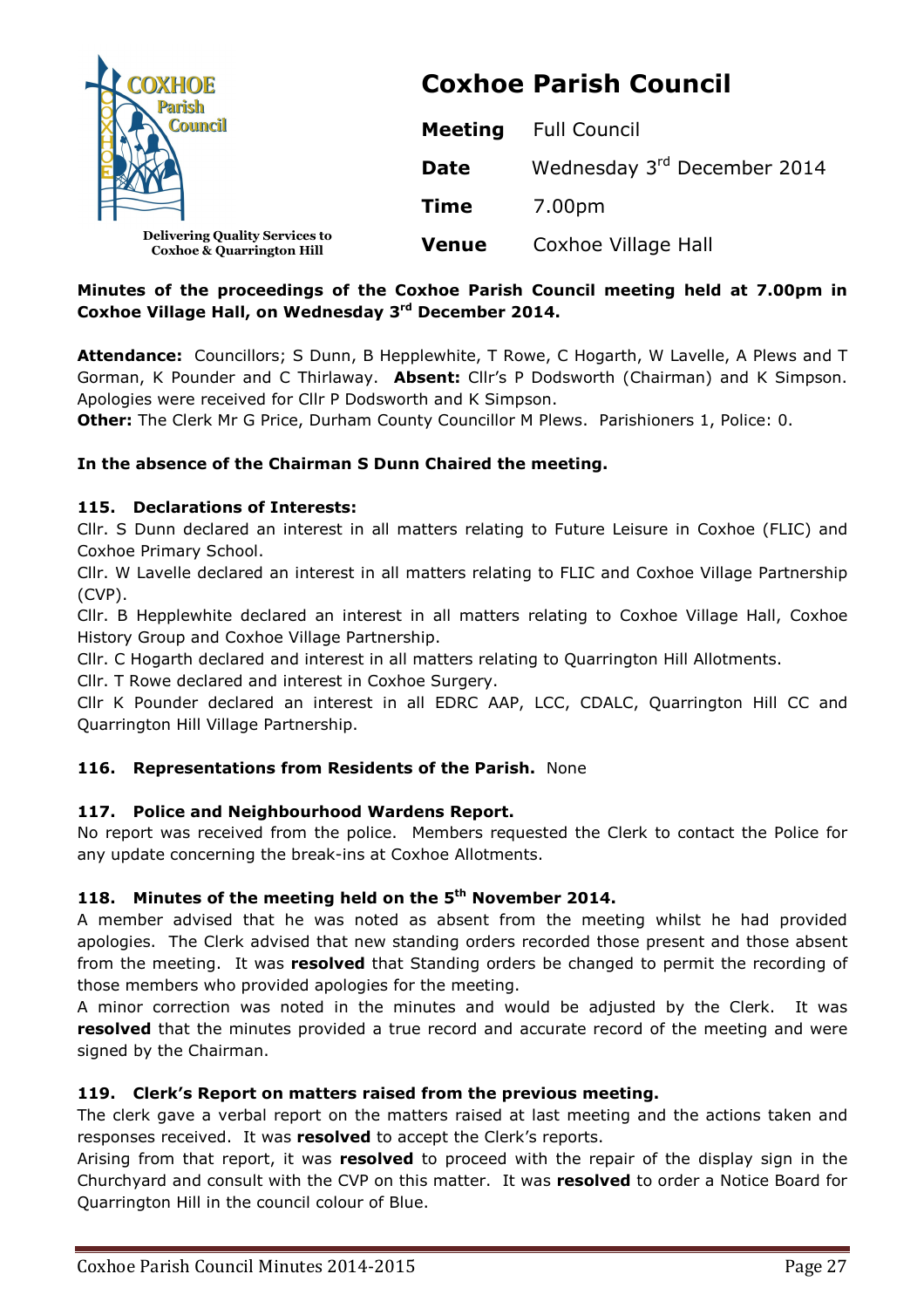# **120. Durham County Councillor's report.**

M Plews had provided a comprehensive written report that was circulated. She added that issues with the Icelandic Bank were resolved and that the Council had introduce a policy on the Living Wage. The Chairman gave his congratulations to DCC on implementing this policy.

### **121. Community Reports.**

- **I. Quarrington Hill Village Partnership.** No report was received.
- **II. Quarrington Hill Community Centre.** No report received.
- **III. Coxhoe Community Partnership.** No report was received.

### **IV. Coxhoe Village Hall**

Representatives advised that the centre had received a grant for Notice Boards.

The computers were now being used by the public and will be set up to control against misuse. The Hop will assist in the purchase of new back drop curtains for the stage. Thanks were given to the County Cllr's who have provided £2,000 to improve the toilets. Events; Little Red Wagon (live band) on the 14<sup>th</sup> December and Ceilidh dance to come. It was **resolved** to accept the report.

#### **V. Active Life Centre Coxhoe.**

Representatives advised that the idea of implementing a Bio-mass boiler was shelved. The project to install Solar Panels on the roof is still proceeding.

Sales for the Xmas dance have exceeded break-even. A Pantomime is scheduled and sales for the New Year's Eve dance are also going well.

It was **resolved** to accept the report.

# **VI. Young People including Coxhoe Youth Room.**

Representatives advised that the application to Awards for All was now resubmitted. It was **resolved** to accept the report.

**VII. Quarrington Hill Front Street Regeneration Group**. Members requested that the Quarrington Hill Front Street Regeneration Group is included in future agendas. The group last met on the 13<sup>th</sup> November and sculpture options were discussed. Funding for this project was to be submitted and the group meets again on the  $13<sup>th</sup>$  December. The Clerk advised that the planning application for the scheme had been submitted.

### **122. Correspondence for Information and Action.**

- **a)** The Clerk advised of the information received from DCC concerning the Fly-tipping campaign which was circulated to members. Notification of this was also posted on the Website and Facebook for wider circulation.
- **b)** The Clerk advised of the information received from Groundwork NE & Cumbria who were seeking work placements for people who were finding it difficult to gain work experience. It was **resolved** for the Clerk to progress this matter with Groundwork with the possibility of engaging a candidate.
- **c)** Members received the December newsletter from CDALC and requested the Clerk to enroll the council for the Quality Scheme.
- **d)** Members received the information from DCC concerning the temporary road closure (for repairs) of the A177 at Tursdale Roundabout. This matter was also posted on the Website and Facebook for further circulation.
- **e)** Members received the notification of the removal of the public call box at The Grove in Coxhoe.
- **f)** The Clerk advised of the information received from DCC concerning the 'Durham Ask' campaign which sought to engage with local councils on the future transfer of services and assets to local councils. It was resolved for the Clerk to reply to the Community Assets team advising of the councils interest in taking over such services/assets as; Public Rights of Way (grounds maintenance), Church Yard (grounds maintenance) and other aspects of grounds maintenance in the parish, Quarrington Hill Allotment Site, Quarrington Hill – Kings Wood and the open spaces (grounds maintenance) at the boundary with Parkhill.
- **g)** Members received the Neighbourhood Protection report for October 2104 from DCC. Members expressed concern at the lack of action on dog fouling in Coxhoe. In discussing this matter it was **resolved** for the Clerk to collate information on the cost of purchasing Dog bags, additional dog bins (red ones), servicing of dog bins and the spray marking templates.
- **h)** Members received the information concerning the proposed Parking Restriction forwarded by DCC Highways. It was resolved for the .Clerk to contact and arrange a site meeting were further concerns and suggestions from members could be discussed.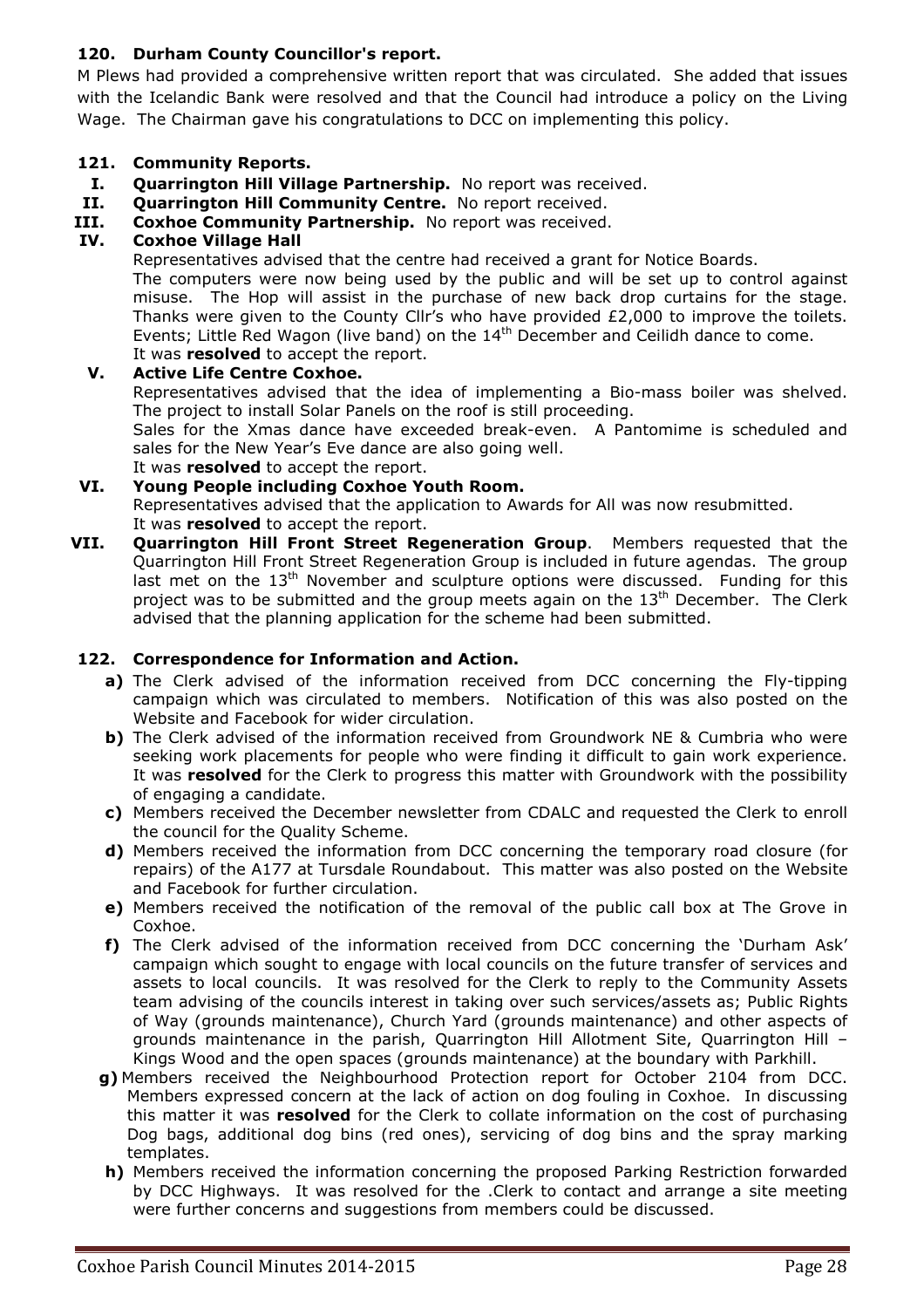- **i)** The Clerk advised of the information received from DCC concerning the opportunity to receive a grant of £500 for environmental works. He advised that an application was now submitted for the village green to purchase and plant floral bulbs.
- **123. Coxhoe Chronicle.** It was resolved that the production of the quarterly newsletter would transfer to the Clerk and the schedule produce would provide a template for the Clerk to follow. The Clerk would price up the cost of Microsoft Publisher (with 3 licenses) as this would be required to undertake the production of the newsletter.
- **124. Cornforth Lane Road Closure.** IT was **resolved** for the Clerk to send reminder to DCC Highways of meeting to progress the issue of the Cornforth Lane Road Closure.

## **125. Relocating the Power supply for the Memorial Lights to Coxhoe Village Hall.**

It was **resolved** for the Clerk to write to Coxhoe Village Hall on this matter outlining the anticipated costs of electricity to be incurred should this transfer be agreeable. Until such time when an agreement is reach the matter will be deferred.

## **126. Revised Standing Orders for the Council.**

The Clerk advised that the revisions were completed and it was **resolved** to accept these Standing Orders.

## **127. Resurrection of the Tip Liaison Meeting.**

Members advised that problems of Vermin were persisting in area and a section of fencing needed to be removed. Cllr M Plews advised that DCC was running the site but local residents had no contact to raise concerns. An update on what was happening could be an article for future Coxhoe Chronicle edition.

### **128. Facebook.**

The clerk had circulated a draft policy on 'Social Media and Electronic Communication Policy'. It was resolved for the Clerk to amend this policy to include 'Twitter' and to revise paragraph 7.

### **129. Council Tender Documents.**

The Clerk had prepared tenders for Grounds Maintenance, Hanging Baskets and Floral Containers and Photocopier. Some amendments were to be added as well as changes to quantities and schedules. These documents to be circulated to all members for information and further feedback.

# **130. Planning Matters.**

### **Applications submitted or under consideration.**

Planning Proposal DM/14/03467/FPA at 56 Ashbourne Drive, DH6 4SP. Proposal, the erection of first floor extension to side of existing building. **No objections raised.** 

Planning Proposal DM/14/02852/FPA at the former Coxhoe Pottery site for 31 No. dwellings. This matter was resubmitted and with amendments. The Clerk advised that the plans showed amendments to the parking and highways but the layout of the development remained the same and therefore the previous objections should still stand.

### **Planning Applications Approved.**

Planning Proposal DM/14/02743/FPA for the Erection of two storey pitched roof extension to rear of existing dwelling at Bogma Hall Farm DH6 4EN was now approved.

The Clerk further advised of the planning hearing for the development of 101 dwellings at Land to the East of Prospect Place Commercial Road East Coxhoe by Hellens Groups Ltd would take place one 9<sup>th</sup> December at 1pm in Council Chambers, County Hall. It was resolved for the Clerk to forward a letter to planning expressing an interest in Section 106 funding if approved to contribute to the leisure and arts development on the village green in Coxhoe.